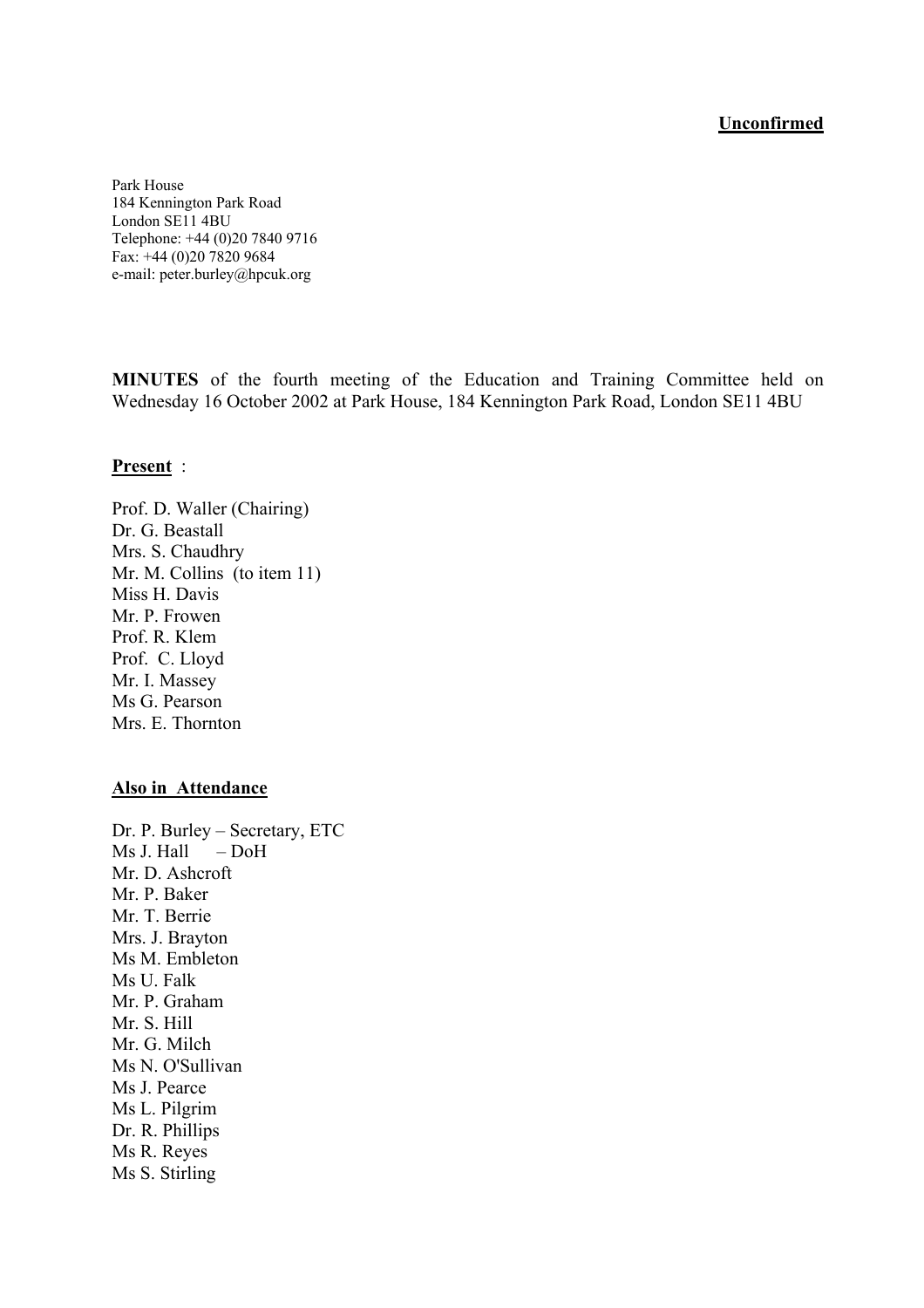# **ITEM 1 02/89 MEMBERSHIP AND APOLOGIES FOR ABSENCE**

- 1.1 The Chairman welcomed Mr. I. Massey to his first meeting.
- 1.2 The Chairman reported that at the Council discussions on 9 10 October it had been agreed that Dr. Raman Kapur should be co-opted onto the Committee on an interim basis. In the meantime the executive should advertise the vacancy and invite applications in a process consistent with the Nolan principles. Dr. Kapur would then be more than welcome to apply for the vacancy on a formal long-term basis.
- 1.3 Apologies were received from :– Prof. N. Brook, Mrs. C. Farrell, Prof. J. Harper, Prof. A. Hazell, Mr. C. Lea, Mr. D. Lorimer, Prof. J. Lucas, Mr. G. Sutehall, and Dr. A van der Gaag.

The Committee wished Prof. Hazell and Ms Farrell a full and speedy recovery.

1.4 The Committee noted that this would be Ms J. Brayton's last meeting as secretary to the Physiotherapists JVC. The Committee recorded its appreciation of her work for the Physiotherapists Board and then the Committee.

# **ITEM 2 02/90 APPROVAL OF THE AGENDA**

On the recommendation of the Chairman,

It was

**RESOLVED (1)** 

**that the agenda be approved**.

# **ITEM 3 02/91 MINUTES**

- 3.1 It was agreed that the minutes of the third meeting of the Health Professions Council's Education and Training Committee held on 3 July 2002 be confirmed as a true record and signed by the Chairman.
- 3.2 The notes of the meeting held on 4 September 2002 were received.

# **ITEM 4 02/92 MATTERS ARISING**

- 4.1 The Committee received the Secretary's report and thanked Profs Lucas and Harper for their work on the definition of a definitive course document.
- 4.2 It was noted that the restriction of the definitive course document to 50 pages might not always be appropriate. A means of addressing this issue was not to duplicate information available elsewhere to HPC in the definitive course document.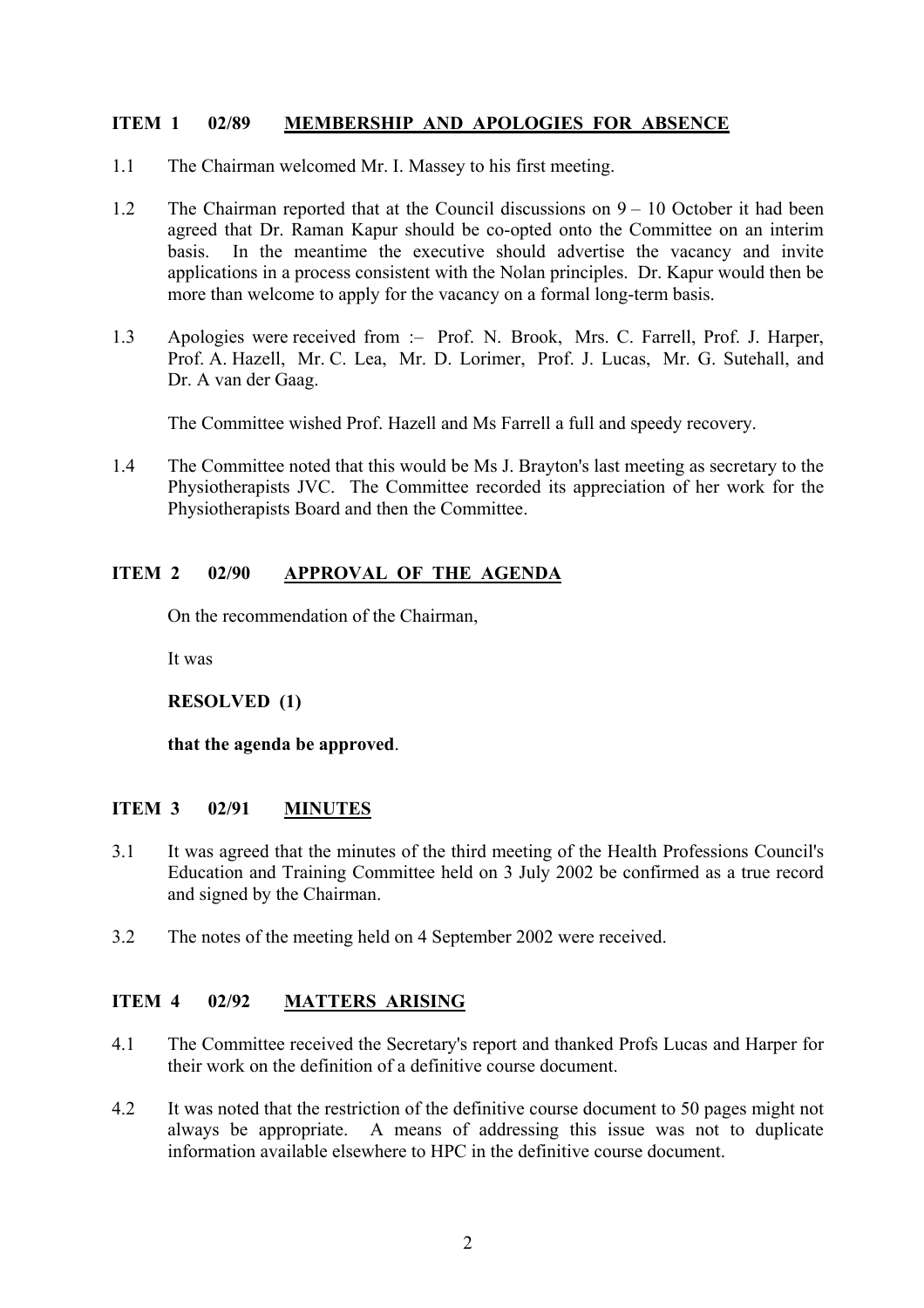4.3 It was reported that the formal meeting with UUK and SCOP as part of the consultation process had not proved feasible, but the Committee had been represented at UUK's annual conference in Aberystwyth in September.

## **ITEM 5 02/93 CHAIRMAN'S AND SECRETARY'S REPORTS**

- 5.1 The Chairman favourably reported on the Council away day on 9 10 October 2002. Decisions had been taken on the directions the Committee should take and which would be ratified formally at the Council meeting on 13 November 2002.
- 5.2 Mrs. Chaudhry confirmed the value of the LTSN conference as a networking event.
- 5.3 The Committee received the Secretary's report.

## **ITEM 6 02/94 PRESENTATION BY Ms J. HALL ON THE DoH " PARTNERSHIP EVENTS "**

- 6.1 Ms Hall was welcomed to the meeting and addressed the Committee on DoH's Quality Assurance (QA) strategy and Partnership Events to be held in :
	- Leeds, 6 November 2002,
	- Birmingham, 3 December 2002, and
	- London, 6 December 2002.
- 6.2 The Secretary to the Committee would attend all three and other members of the Committee would attend as follows :
	- Prof. Lloyd 6 November Prof. Klem – 3 December
	- Prof. Waller 6 December

These members would form the core group DoH would liaise with for the time being. The HPC representatives at each workshop would give a 10 minute presentation based on the presentation given at the consultation events.

- 6.3 On the stakeholders identified (and invitations issued) Ms Hall commented that not all AHP professional bodies could be invited to all workshops, but the Allied Health Professions Forum (AHPF) had been invited centrally.
- 6.4 It was clarified that the Memorandum of Understanding (MoU) being referred to in this context was the one signed between the DoH and Shadow HPC. DoH had informed HPC that it considered that this MoU ran for the duration of the first transitional period, although this might be a moot point. In any case the MoU did not commit HPC to anything more than dialogue with DoH and QAA. Any subsequent MoU would fall within the scope of the HPC policy generally on MoUs as agreed at the Council meeting on 19 September 2002. The Committee was sceptical of a need for an MoU prospectively and it was felt that DoH should evaluate the eventual guidances, requirements, and criteria to be published by the Committee before re-approaching the Committee on this.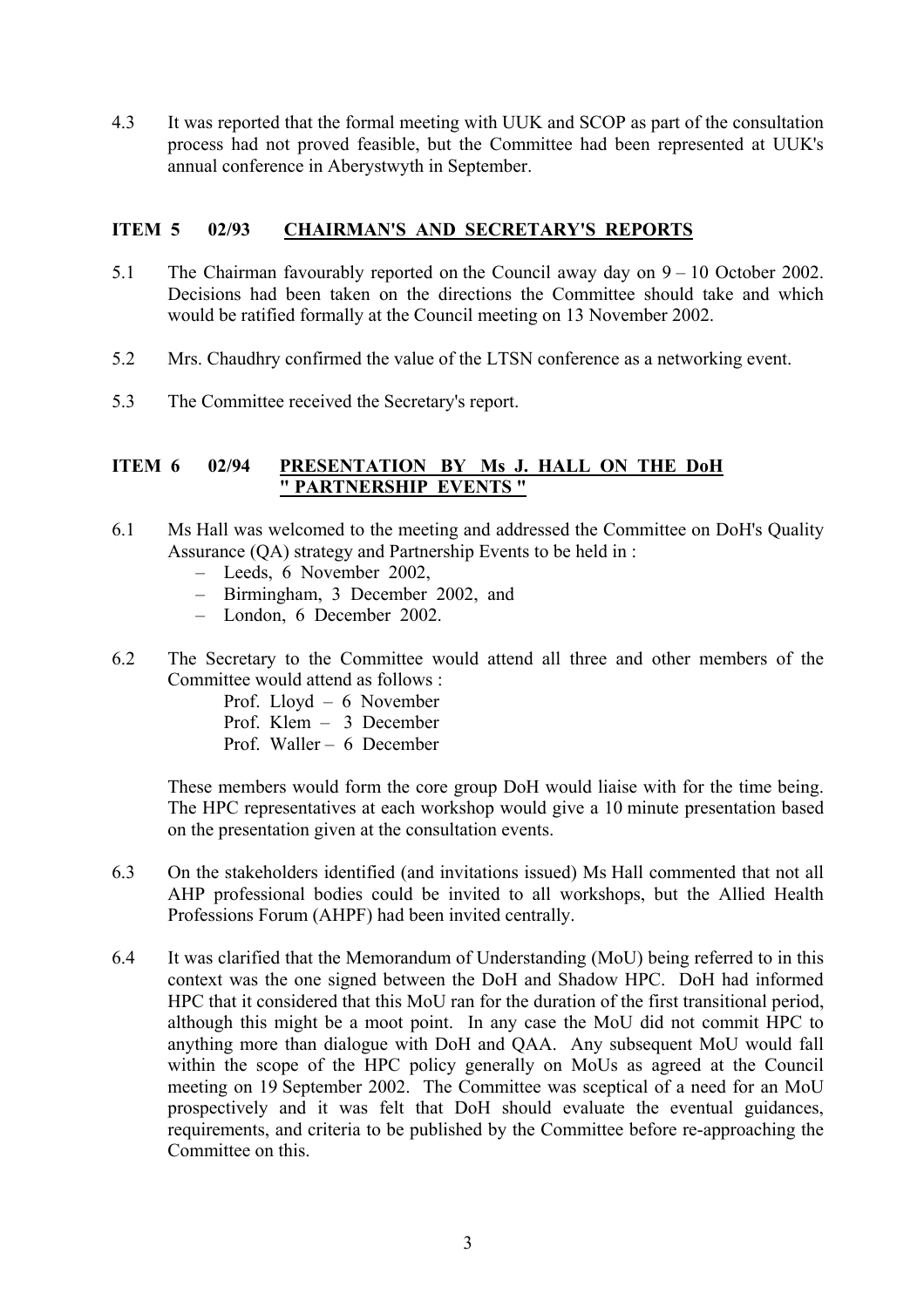- 6.5 The approximate direct and indirect costs were estimated to be in the region of £4,000 but it was impossible to be exact at this point as it would be dependent upon numbers attending the Partnership Events. HPC was being asked to be joint funders in collaboration with the NMC and DoH.
- 6.6 It was agreed that these decisions would form a precedent for the other UK countries.
- 6.7 The benefit for HPC would be the involvement with the other stakeholders and the ability to influence the direction of policy.
- 6.8 It was agreed to support the initiative in principle and to remit a request to Finance  $\&$ Resources Committee.
- 6.9 The Committee thanked Ms Hall for her presentation.

## **ITEM 7 02/95 " FUNDING LEARNING AND DEVELOPMENT FOR THE HEALTHCARE WORKFORCE – DoH CONSULTATION PAPER " – PROPOSED RESPONSE**

- 7.1 The Committee considered items 7 and 8 together and received the Secretary's briefings on them.
- 7.2 The Committee welcomed the very many positive and beneficial developments proposed in the paper which should lead to improvements in the quality of education and training. The comments in detail on the papers should be seen in the light of overall approbation for the proposals.
- 7.3 It was agreed that the relevant responses received by HPC in its consultation exercise especially on CPD – should be forwarded to DoH to strengthen HPC's comments on issues such as funding for CPD.
- 7.4 The Committee thanked Prof. Lucas for his work on these papers since the discussion on 4 September 2002.
- 7.5 It was

# **RESOLVED (2)**

**that the Committee submit responses to DoH following the advice offered to it and the points raised in discussion**.

## **ITEM 8 02/96 " MINIMISING ATTRITION FROM NHS FUNDED PRE-REGISTRATION COURSES "**

See item 7 above.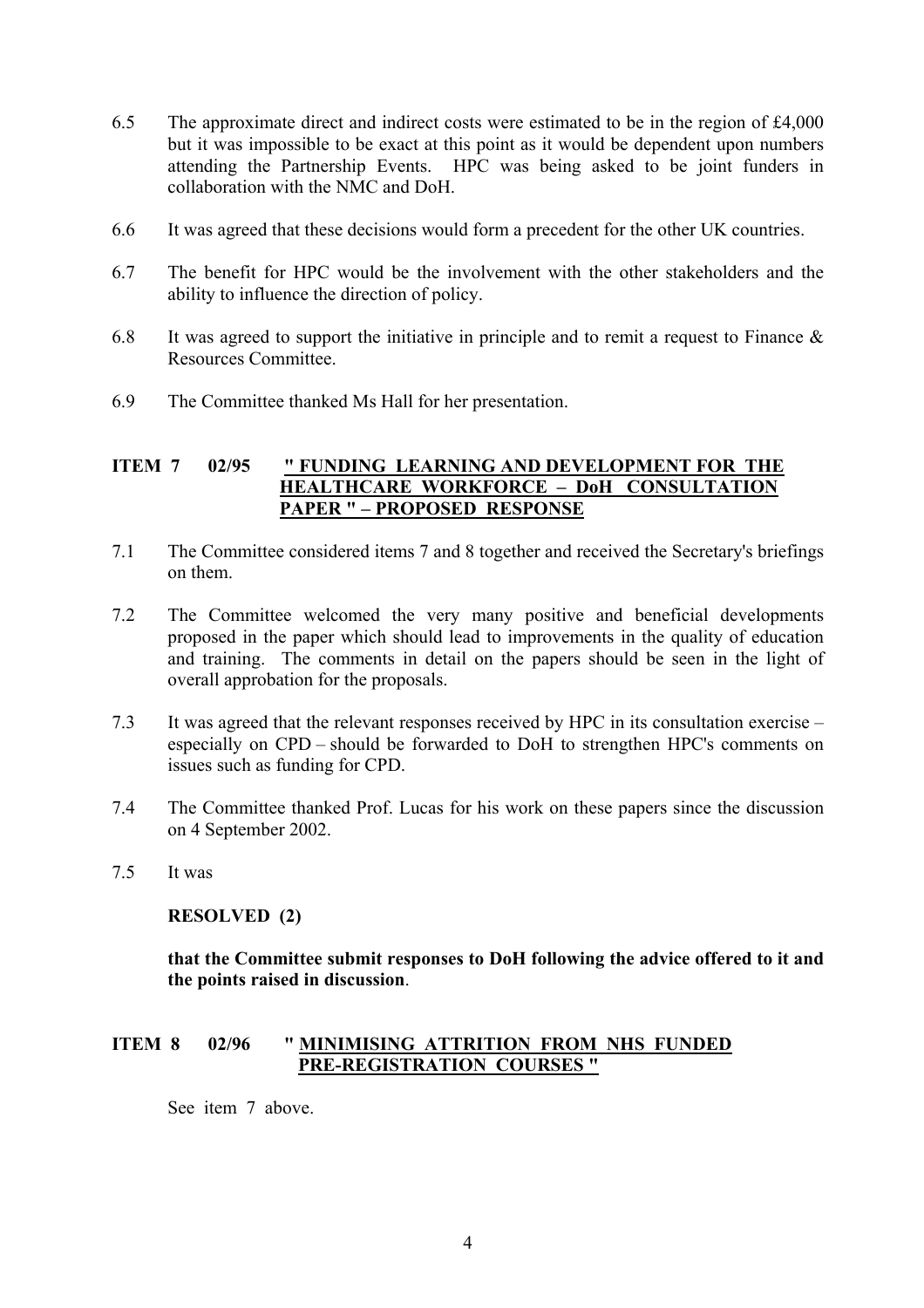## **ITEM 9 02/97 STANDING ORDERS FOR THE PRE-REGISTRATION AND TRAINING WORKING GROUPS**

- 9.1 The Executive presented Standing Orders (SO) for discussion and adoption. It was agreed that the implication of those SOs was that business was open and documents public unless specifically made private. This would be a major change from procedures under the PSM Act.
- 9.2 This should be drawn to the subordinate bodies' attention.
- 9.3 It was

#### **RESOLVED (3)**

#### **that the Standing Orders be adopted**.

## **ITEM 10 02/98 FORMAT OF THE COMMITTEE'S RESPONSE TO THE FEEDBACK FROM THE HPC CONSULTATION EXERCISE**

- 10.1 Mr. S. Hill (Newchurch) introduced the tabled paper setting out an uncritical preliminary analysis of the main thrust of responses to the consultation exercise received relevant to ETC. These formed the agenda for the issues the Committee needed to address. The paper was received.
- 10.2 The secretary reported that as part of the consultation exercise DoH had clarified that the HPO did not allow for approval of non-UK qualifications, only courses or parts of courses delivered outside the UK which led to a UK award. This was an activity the Boards at CPSM had already been conducting and HPC inherited their procedures and expertise. It was agreed that the issues here should be more widely publicised within HE, and that this should be done via the Council of Validating Universities.
- 10.3 Most of the responses to Part IV of the HPO were from organisations rather than individuals, except for CPD where there was a huge number of individual responses. There were wide variations between responses from different professions here reflecting differences in their circumstances.
- 10.4 It was clarified that the reference to numbers of hours for CPD in the questionnaires had not produced a useful result for the Committee. It had been the wrong question to ask in retrospect.
- 10.5 It was recognised that the term " CPD " was in itself misleading. The potential for confusion had been exacerbated by the legal advice that the CPD scheme could not encompass a test for registrants' competence nor could compliance with the eventual CPD guarantee competence nor non-compliance demonstrate incompetence.
- 10.6 The Committee decided to defer to wider HPC discussions and publications and the work of the Executive on the detail and format of response to the consultation feedback and the range of brochures needed.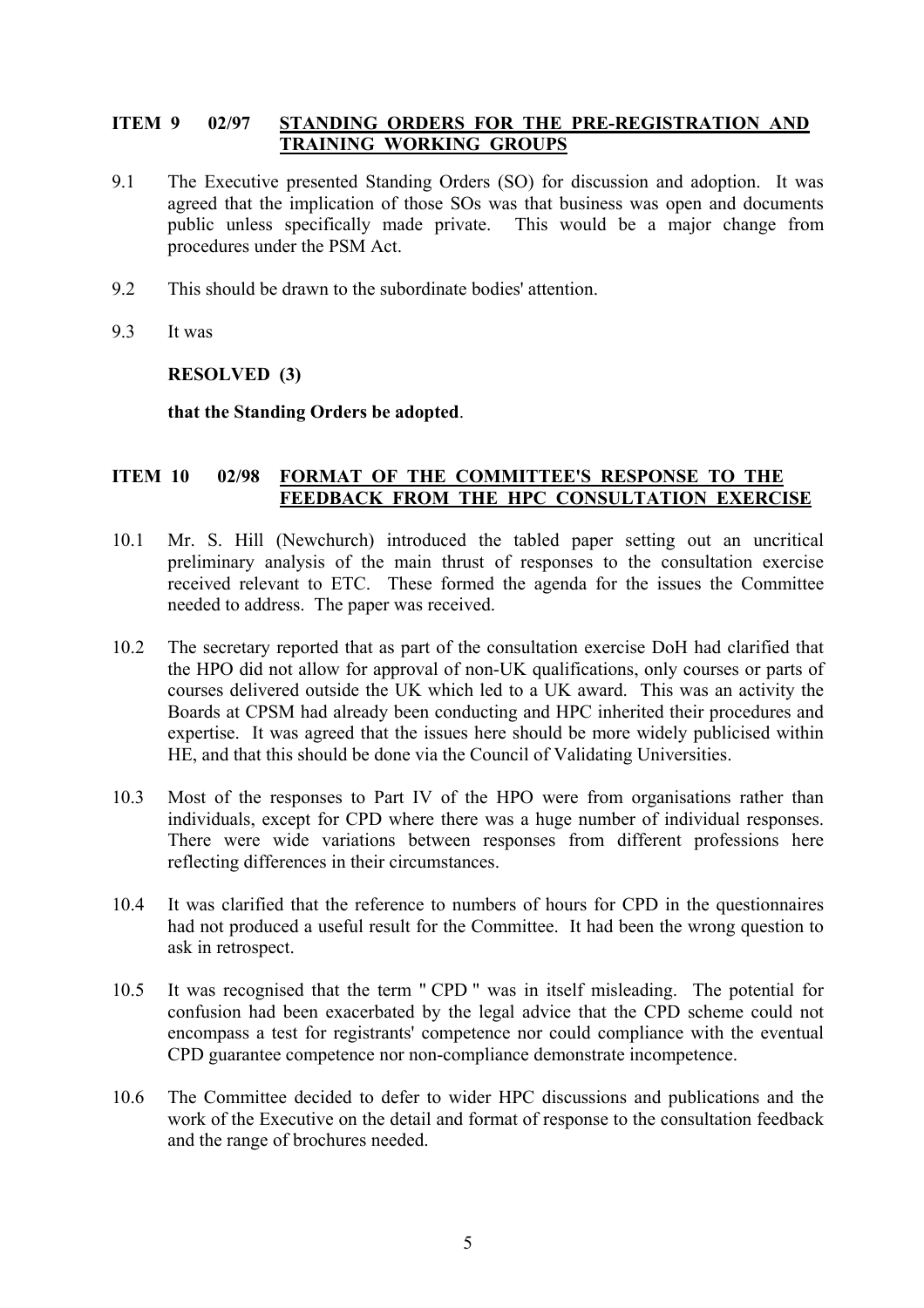- 10.7 By the end of its next (additional) meeting on 12 November 2002 the Committee and the Executive would have to have decided what brochures were needed and who would take responsibility for them. The Committee would also need to decide how to respond to the comments made in feedback to the discusion. (The Committee did not need to respond to comments which suggested behaving ultra vires to the HPO).
- 10.8 In order to take the work forward it was agreed to appoint sub-groups as follows :–

## **Pre-Registration Education and Training**

 Paul Frowen John Harper Carol Lloyd Jeff Lucas Eileen Thornton Anna van der Gaag

# **CPD** :

 Graham Beastall Tony Hazell Gill Pearson Christine Farrell Michael Collins

#### **(Internal) Procedures** :

To be remitted to the Secretariat group (with Chairman) – meeting on 21 October 2002.

#### **Placements**

 Ian Massey Helen Davis Gordon Sutehall (with Jodi Binning to be approached)

#### **Standards Requirements and Criteria to be established and published**

 Diane Waller Helen Davis Shaheen Chaudhry Rosemary Klem

10.9 It was agreed that the groups should seek to transact their business by e-mail. Each group should, however, seek to hold a meeting before 12 November 2002. The Executive should circulate papers and briefings to them as soon as possible.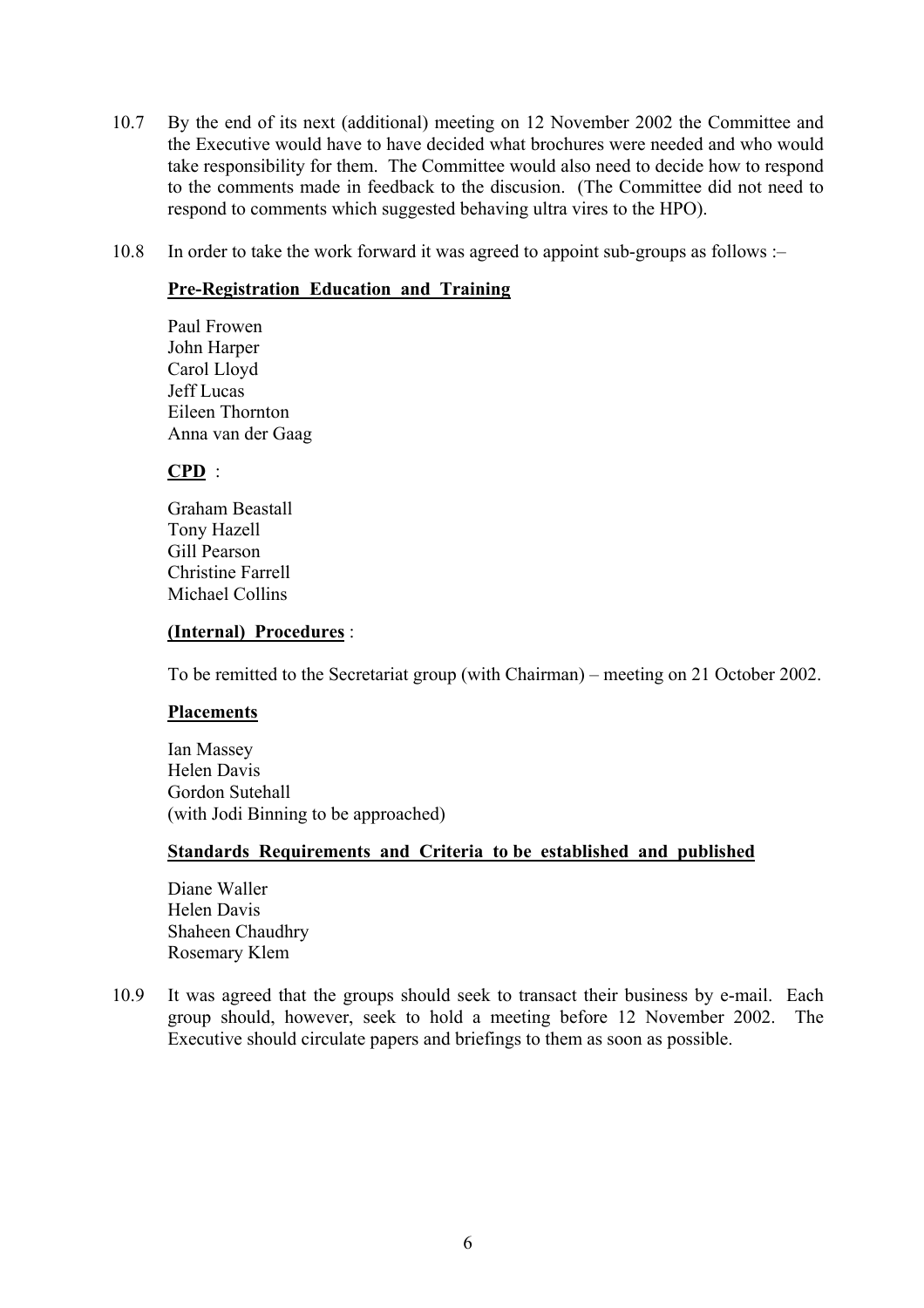## **ITEM 11 02/99 BUSINESS PROCEDURES FOR HPC BROCHURES AND MANUALS AND APPOINTMENT OF " PARTNERS "**

- 11.1 The Executive introduced the papers (including a tabled paper). Members were reminded that in discussion on 4 September 2002 they had agreed with the strategy and that work should start as soon as possible. It had been recognised that complete alignment between 12 different procedures might never be achievable, and certainly not by 1 April 2003 (with a copy date in February). It had been noted that the brochures would be dynamic and changed as the processes evolved. The members had felt that the Council should appoint visitors in due course. Members had felt that the catch-all term " partners " might be confusing when applied to visitors and noted that Council would be discussing this. These views were confirmed.
- 11.2 It was agreed that the education and training secretariat staff be asked to continue to develop the project plan in the light of the AHPF " values " paper earlier in 2002.
- 11.3 In all other respects this item had been dealt with under the previous item. [ See also item 18.2 below ].

## **ITEM 12 02/100 NOTES OF THE MEETINGS OF PRE-REGISTRATION EDUCATION AND TRAINING WORKING GROUPS, JOINT VALIDATION COMMITTEES AND JOINT QUALITY ASSURANCE COMMITTEES HELD SINCE 4 SEPTEMBER 2002**

Recommendations approved by ETC at its meeting on  $16<sup>th</sup>$  October 2002 is as follows:

# 12.1 **ARTS THERAPISTS**

On the advice of the JQAC following a postal meeting and after scrutiny of the documentation:-

12.1.1 **Approval of New Courses under Section 4(1)(a) and (b) and Institutions under Section 4(1)(c) of the PSM Act 1960**

#### University of Edinburgh

- a. under the terms of Section  $4(1)(a)(b)$  and (c) of the Professions Supplementary to Medicine Act 1960, the course of training to be offered by, the examinations set by and the qualification awarded by the University of Edinburgh, and the institution itself, be approved as meeting the standards and requirements for State Registration, and
- b. under the terms of Section 4(2) of the Professions Supplementary to Medicine Act 1960, the Working Group recommends that the Health Professions Council send its recommendation to the Privy Council that it be requested to determine approval of the application by the University of Edinburgh to offer the registrable course and qualification as set out below:-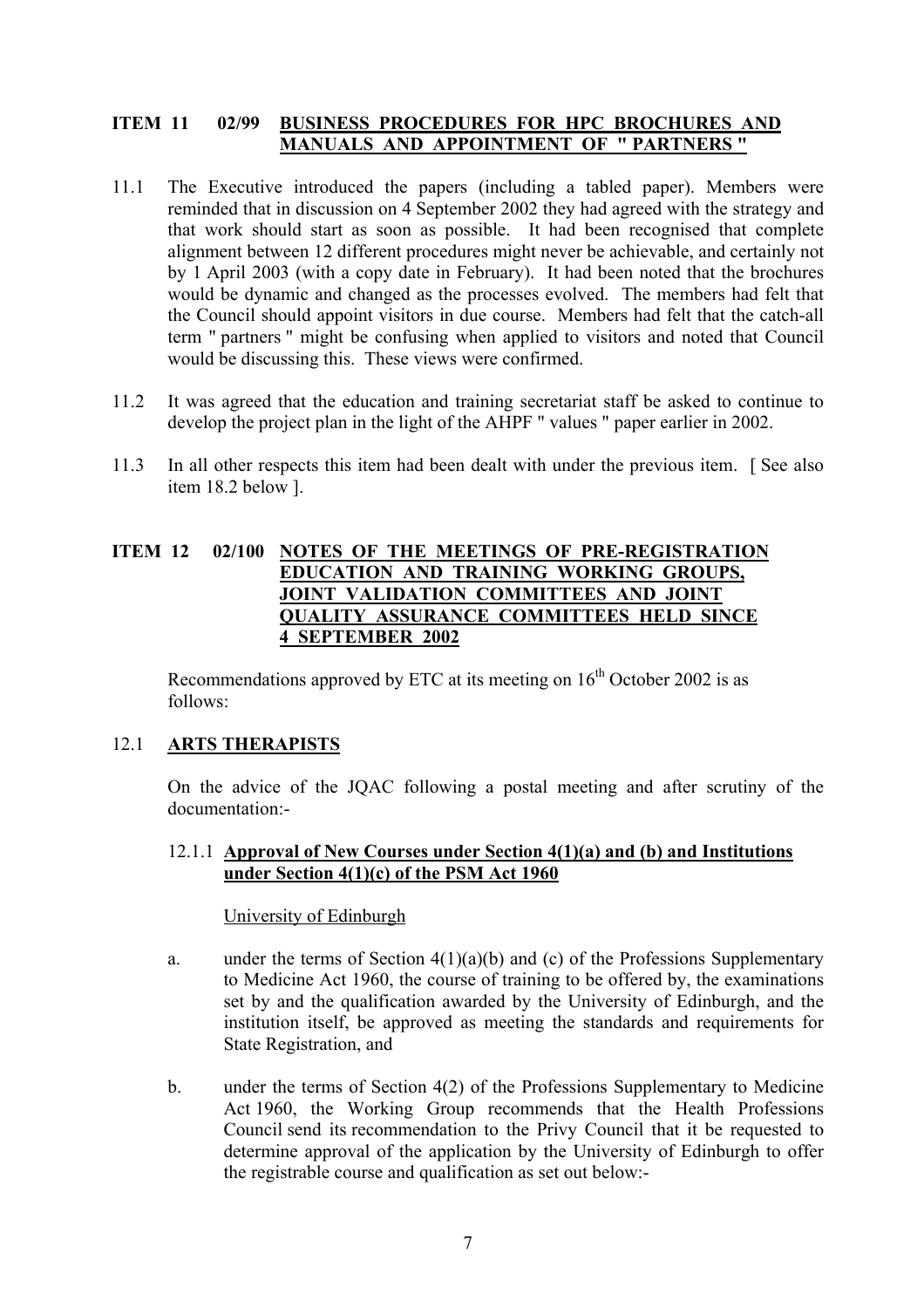| In                                       | Music Therapy                                                |
|------------------------------------------|--------------------------------------------------------------|
| <b>Type of Course</b>                    | <b>Full Time</b>                                             |
| <b>Institution of Training/Education</b> | Moray House School of<br>Education                           |
| Qualification                            | PgD in Music Therapy<br>(Nordoff-Robbins)                    |
| <b>Awarded by</b>                        | University of Edinburgh                                      |
| Length of course                         | Three years                                                  |
| Date of event                            | $28th$ May 2002                                              |
| With effect from                         | August 2002                                                  |
| Participants in approval process         | <b>Health Professions Council</b><br>University of Edinburgh |

## 12.1.2 **Continued Approval of Institutions (and associated clinical placements), courses, Examinations and Qualifications under Section 5 of the PSM Act**

University of Sheffield

Continued approval of the University of Sheffield, as being properly organised and equipped, for conducting the approved course Postgraduate Diploma in Art Psychotherapy.

# 12.2 **SPEECH AND LANGUAGE THERAPISTS**

On the advice of the Joint Validation Committee and following scrutiny of the documentation:-

## 12.2.1 **Continued Approval of Institutions (and associated clinical placements), courses, Examinations and Qualifications under Section 5 of the PSM Act**

#### Manchester Metropolitan University

Continued approval of the four-year joint honours: BSc (Hons) Psychology and Speech Pathology, and the three-year single honours: BSc (Hons) Speech Pathology and Therapy until the academic year 2006/7.

#### 12.2.2 City University

The Committee authorised the Chairman to take action on its behalf to ensure that appropriate accommodation was adequate and appropriate for the proposed additional in-take of students after 2002.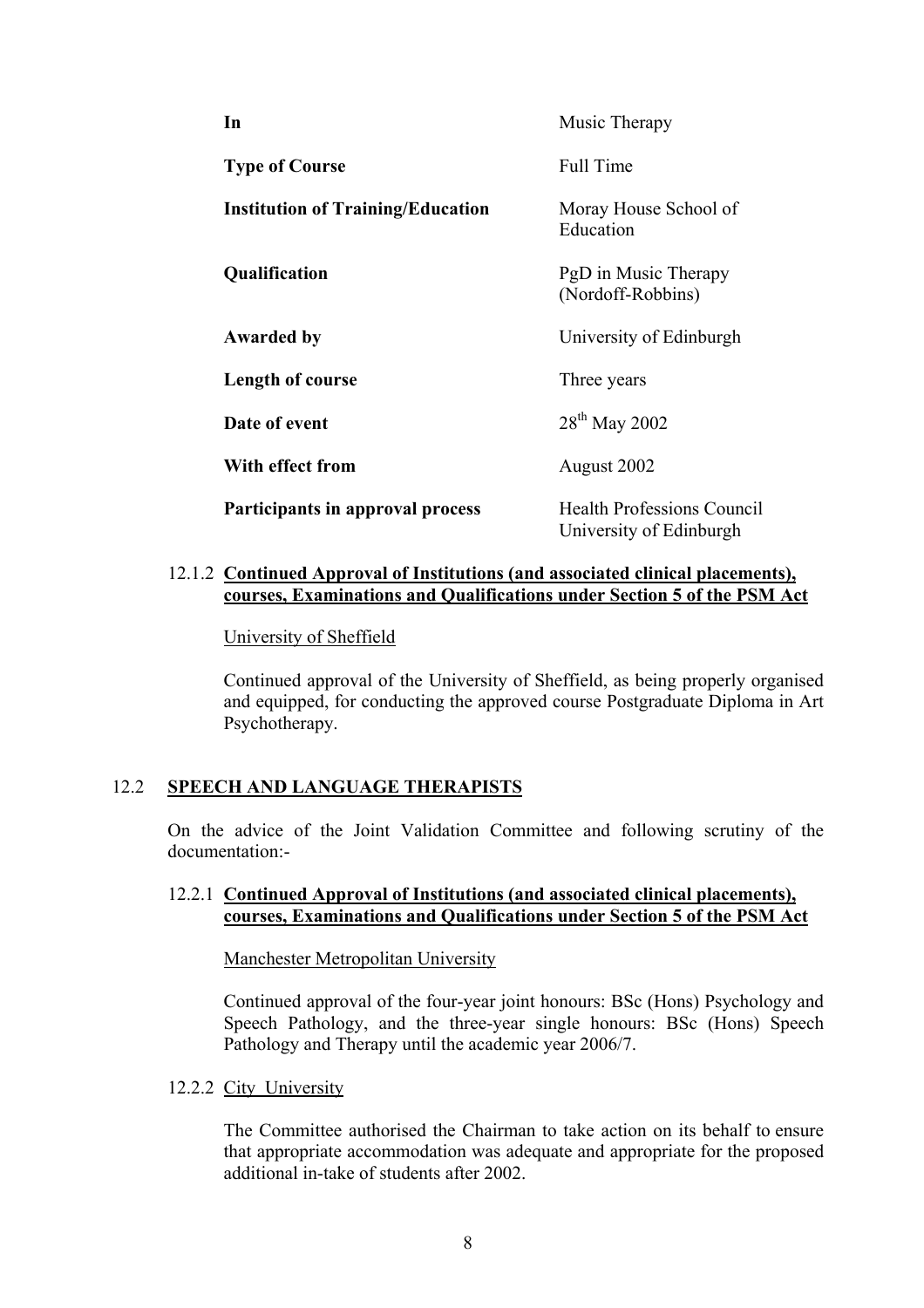#### 23.2.3 University of Central England

The Committee authorised the Chairman to take action on its behalf to ensure that the outstanding condition made at validation was met (item 23/02 of the notes of the JAC on 16 September 2002).

## 12.3 **PARAMEDICS**

- 12.3.1 The Committee received the notes of the meeting held on 23 September 2002. Mr. Massey / Mr. Berrie reported on a meeting with professional and other bodies held on 14 October 2002.
- 12.3.2 Two related issues were arising for the profession. The first was to manage the process of developing degree courses and seek to introduce some national coherence into it. The second was to identify who, or which body, might be able to play this role for the profession in the absence of a Subject Association and given that the British Paramedics Association did not yet function as a learned society. An avenue being explored was to set up a Paramedic Forum.

## 12.4 **RADIOGRAPHERS**

On the advice of the Joint Validation Committee and following scrutiny of the documentation:-

## 12.4.1 **Continued Approval of Institutions (and associated clinical placements), courses, Examinations and Qualifications under Section 5 of the PSM Act**

#### Suffolk College

That the BSc (Hons) Diagnostic Radiography and the BSc (Hons) Oncology and Radiotherapy Technology and associated Clinical Placements continue to be approved for the purpose of State Registration.

## 12.4.2 **Approval of New Courses under Section 4(1)(a) and (b) and Institutions under Section 4(1)(c) of the PSM Act 1960**

#### University of Teesside

The Committee received the tabled paper and oral report and the JVC guidance on Masters courses. At the validation visit a number of conditions had been made and queries raised. Subsequent meetings had been held between the JVC and the University. Revised documentation had been submitted. The JVC was now satisfied that all the conditions had been made, but not all the queries raised had been answered.

The Committee noted that the approval was for a Masters course but which led to two exit points and registrable qualifications – at MSc and at PGDip.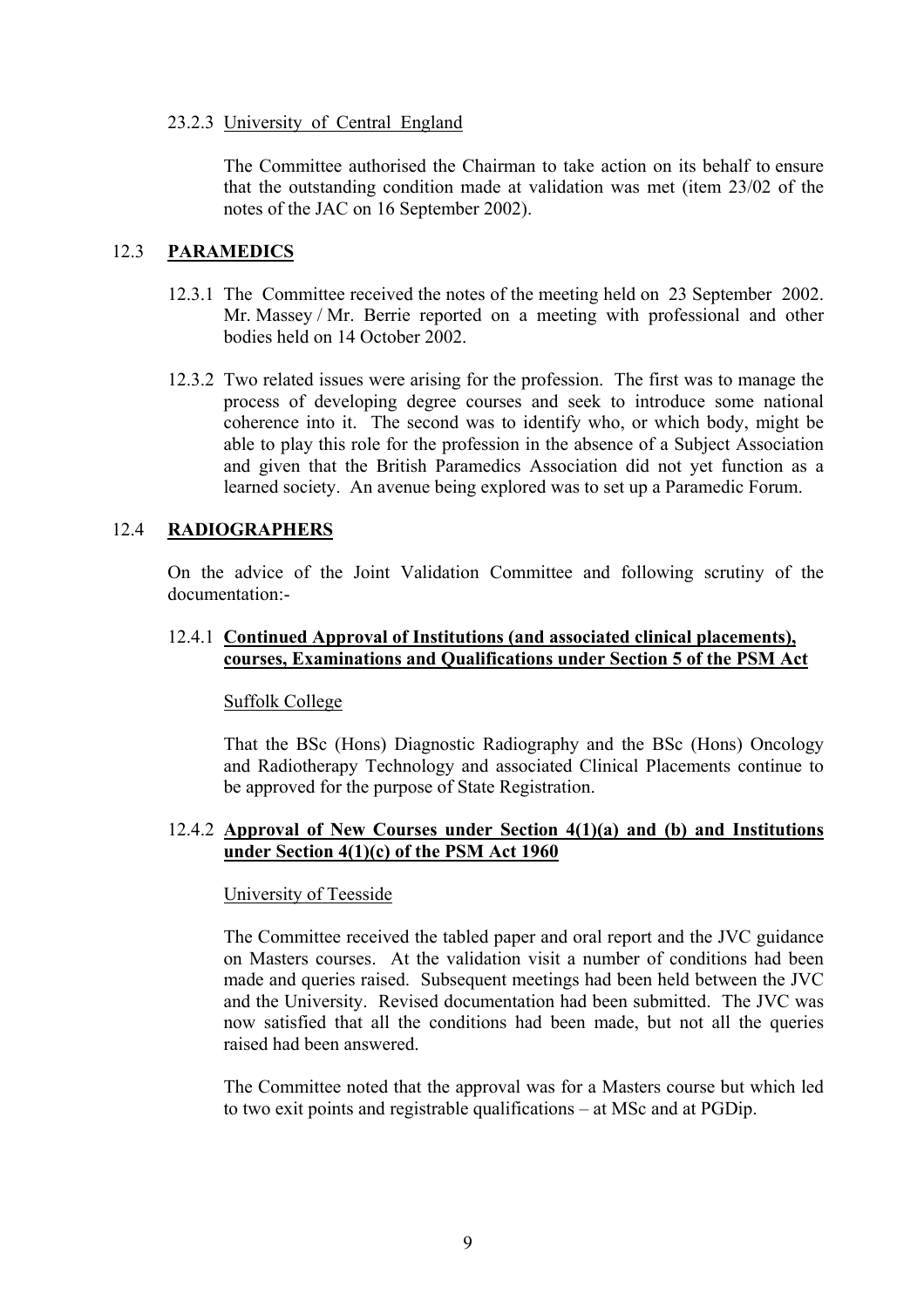- a. under the terms of Section  $4(1)(a)(b)$  of the Professions Supplementary to Medicine Act 1960, the course of training to be offered by, the examinations set by and the qualification awarded by the University of Teesside, and the institution itself, be approved as meeting the standards and requirements for State Registration, and
- b. under the terms of Section 4(2) of the Professions Supplementary to Medicine Act 1960, the Working Group recommends that the Health Professions Council send its recommendation to the Privy Council that it be requested to determine approval of the application by the University of Teesside to offer the registrable course and qualification as set out below :–

| Radiography                                                                                                                                                                                                                        |
|------------------------------------------------------------------------------------------------------------------------------------------------------------------------------------------------------------------------------------|
| Full-time                                                                                                                                                                                                                          |
| University of Teesside                                                                                                                                                                                                             |
| MSc Allied Health Professional Studies<br>(with eligibility for State Registration –<br>Diagnostic Radiography)<br>PgD Allied Health Professional Studies<br>(with eligibility for State Registration –<br>Diagnostic Radiography) |
| University of Teesside                                                                                                                                                                                                             |
| Two years                                                                                                                                                                                                                          |
| $20th$ March 2002                                                                                                                                                                                                                  |
| February 2003                                                                                                                                                                                                                      |
| <b>Health Professions Council</b><br>College of Radiographers<br>University of Teesside.                                                                                                                                           |
|                                                                                                                                                                                                                                    |

The Committee authorised the Chairman to take action to confirm approval of the course when the outstanding queries had been clarified.

## **ITEM 13 02/101 HIGHER EDUCATION FUNDING COUNCIL FOR ENGLAND'S TEACHING QUALITY ENHANCEMENT COMMITTEE'S INTERIM REPORT AND CONSULTATION**

- 13.1 The Committee received the Interim Report and JM Consulting's letter of 20 September 2002.
- 13.2 It was agreed that the report be referred in the first instance to the AHPF competence project which needed to make recommendations about the competence of teaching staff as part of its wider remit.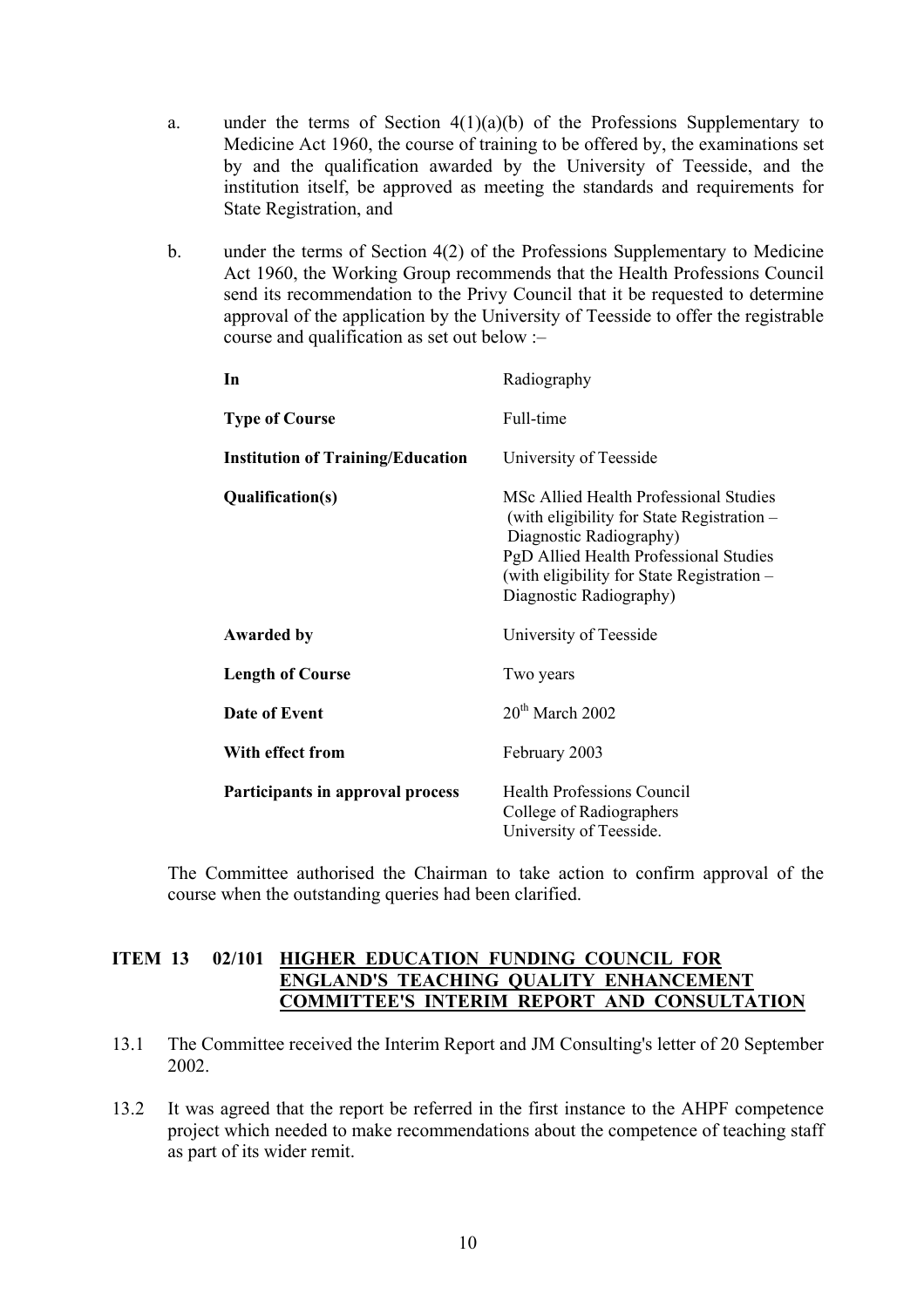13.3 In discussion about entry qualifications to teaching in HE, the Committee felt that these should be kept as open and flexible as possible. The Committee would not support an approach of prescriptive lists of approved qualifications here.

## **ITEM 14 02/102 MINUTES OF THE REGISTRATION COMMITTEE ON 25 SEPTEMBER 2002**

The Committee received and approved the minutes as appropriate.

## **ITEM 15 02/103 UP-DATE ON THE DoH PROTOTYPE REVIEWS AND PROGRESS ON SUBJECT BENCHMARKING**

The Committee received the two reports.

# **ITEM 16 02/104 UP-DATE FROM THE LEARNING FOR PARTNERSHIP NETWORK**

Noted.

# **ITEM 17 02/105 DIGEST OF RELEVANT CURRENT INITIATIVES** Noted.

# **ITEM 18 02/106 ANY OTHER BUSINESS :**

## 18.1 **JOINT FUNDING BODIES' REVIEW OF RESEARCH ASSESSMENT – INVITATION TO CONTRIBUTE**

- 18.1.1 The Committee received the tabled paper and the invitation to contribute.
- 18.1.2 The Chairman introduced the paper saying that it was a core issue because of the implications for funding decisions on courses arising from the Research Assessment Exercise.
- 18.1.3 The Chairman was authorised to respond to the invitation to contribute in liaison with other members, and being mindful of the professional bodies' roles here. It was agreed to include this topic on the secretariat group meeting on 21 October 2002.

#### 18.2 **STANDARDS OF PROFICIENCY**

- 18.2.1 Members requested an up-date on progress here and expressed concern over the progress to date.
- 18.2.2 It was clarified that a one day conference was to be held on 31 October 2002 where the exercise was designed to coalesce and move forward at the two levels of cross-professional considerations and the uni-professional standards.